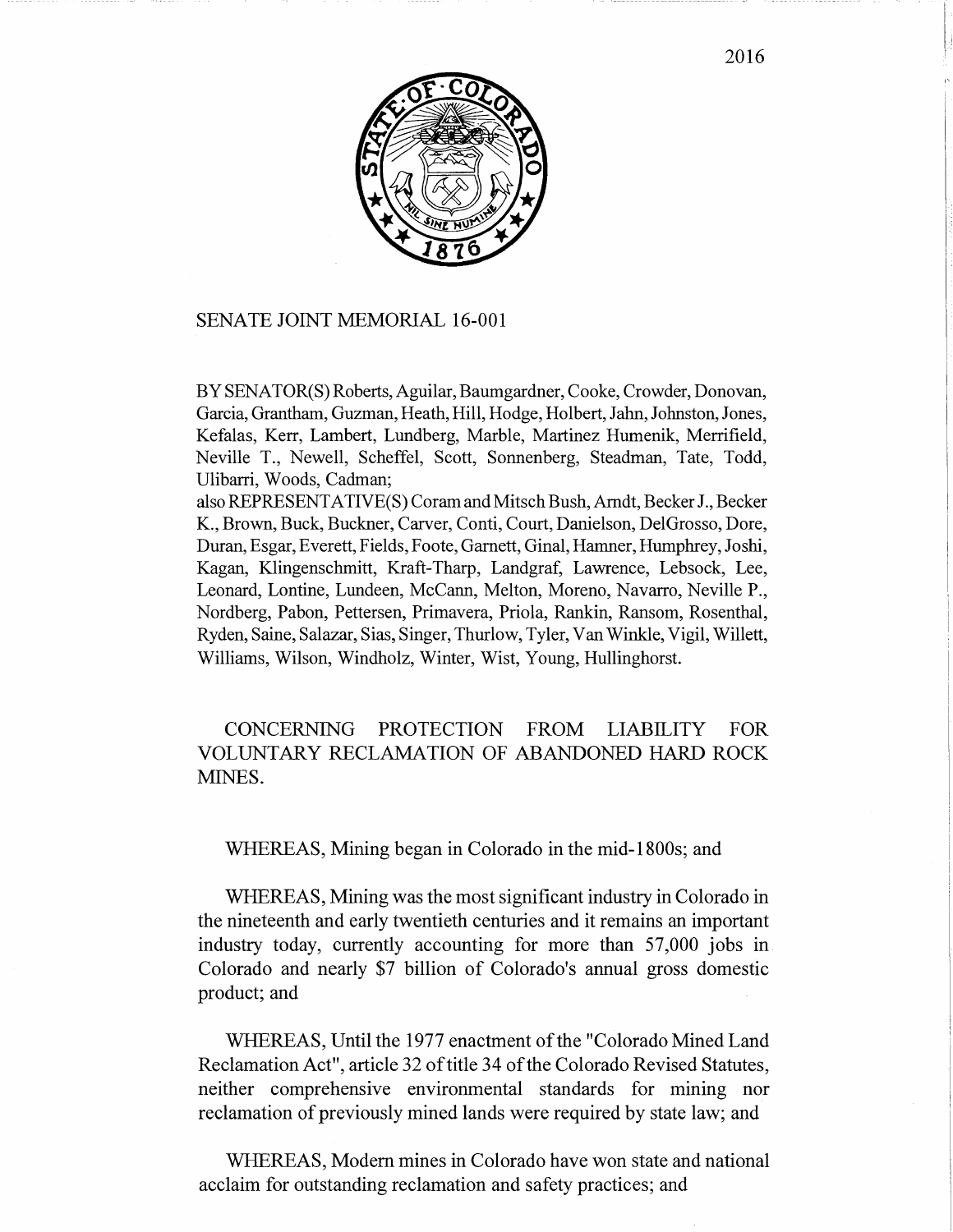WHEREAS, Despite the stringent environmental regulations now in place for modem mines, abandoned hard rock mines that were closed before the regulations took effect and without the benefit of reclamation (abandoned hard rock mines) continue to threaten the public health, safety, and environment of Colorado; and

WHEREAS, Acid mine drainage from the abandoned hard rock mines threatens to pollute nearby streams with heavy metals such as cadmium, manganese, aluminum, and zinc; and

WHEREAS, According to the U.S. Environmental Protection Agency, it would cost \$35 billion or more to remediate the half-million abandoned hard rock mines in the United States; and

WHEREAS, The Colorado Division of Reclamation, Mining and Safety (DRMS) estimates that there are more than 22,000 abandoned hard rock mines across Colorado and that at least 500 of them are polluting streams; and

WHEREAS, The Gold King Mine spill on August 5, 2015, discharged 3 million gallons of acid mine drainage from the abandoned Gold King Mine near Silverton, Colorado, into the Animas River. The contaminants turned the river a mustard yellow color and required the river to be temporarily closed for recreation, fishing, irrigation, and drinking water purposes; and

WHEREAS, As of August 11,2015, the Gold King Mine continued to spill 500 to 770 gallons of waste water per minute; and

WHEREAS, While the DRMS has already made more than 6,000 abandoned hard rock mines safe in Colorado according to its web site, the Gold King Mine spill is sobering evidence that much more work needs to be done to remediate abandoned hard rock mines; and

WHEREAS, Various nonprofit organizations, corporate entities, and communities with expertise in mine reclamation have expressed interest in helping to remediate abandoned hard rock mines; and

WHEREAS, These Good Samaritan groups are discouraged from

PAGE 2-SENATE JOINT MEMORIAL 16-001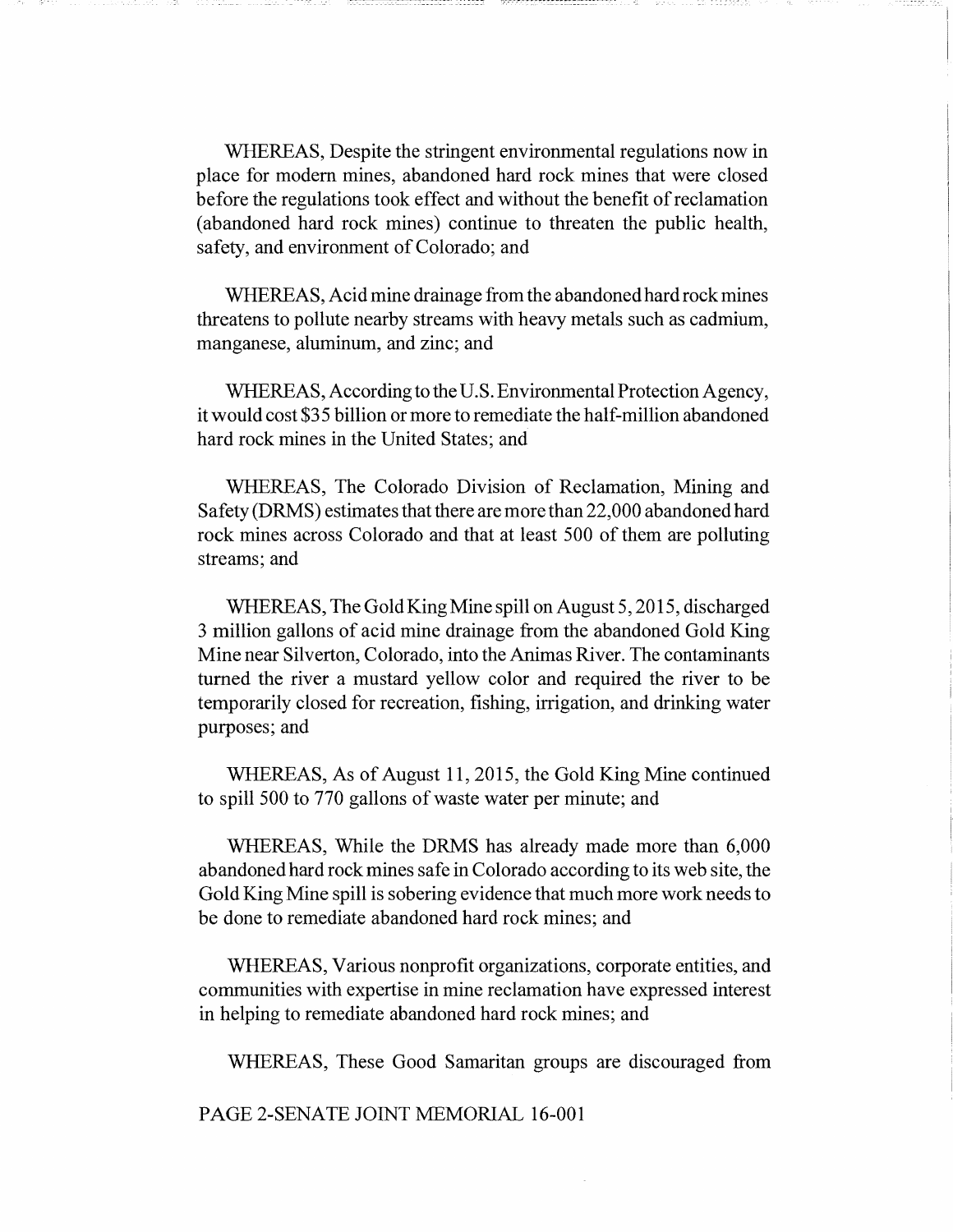remediating abandoned hard rock mines because of the threat of liability under the "Clean Water Act" (CWA) and the "Comprehensive Environmental Response, Compensation, and Liability Act of 1980" (CERCLA) for such third-party reclamation efforts; and

WHEREAS, While Good Samaritan legislation provides an important opportunity for third-party reclamation efforts, it should not excuse from liability those entities that, under existing environmental regulations, bear responsibility for remediation of historic mines; and

WHEREAS, Public and local watershed input is critical for any proposed plan to remediate an abandoned hard rock mine; and

WHEREAS, Good Samaritan legislation should not be considered a substitute for comprehensive reforms, including adequate federal funding, for the remediation of abandoned hard rock mines across the state and region; and

WHEREAS, Previous Congresses have introduced legislation to provide Good Samaritan liability exemptions under the CWA and CERCLA, but such legislation has not been signed into law; now, therefore,

*Be It Resolved by the Senate of the Seventieth General Assembly of the State of Colorado, the House of Representatives concurring herein:* 

That we, the members of the Colorado General Assembly, urge Congress to pass legislation establishing a Good Samaritan exemption from liability under the CW A and CERCLA as an important step toward preventing another disaster like the Gold King Mine spill and remediating all other draining abandoned hard rock mines in Colorado.